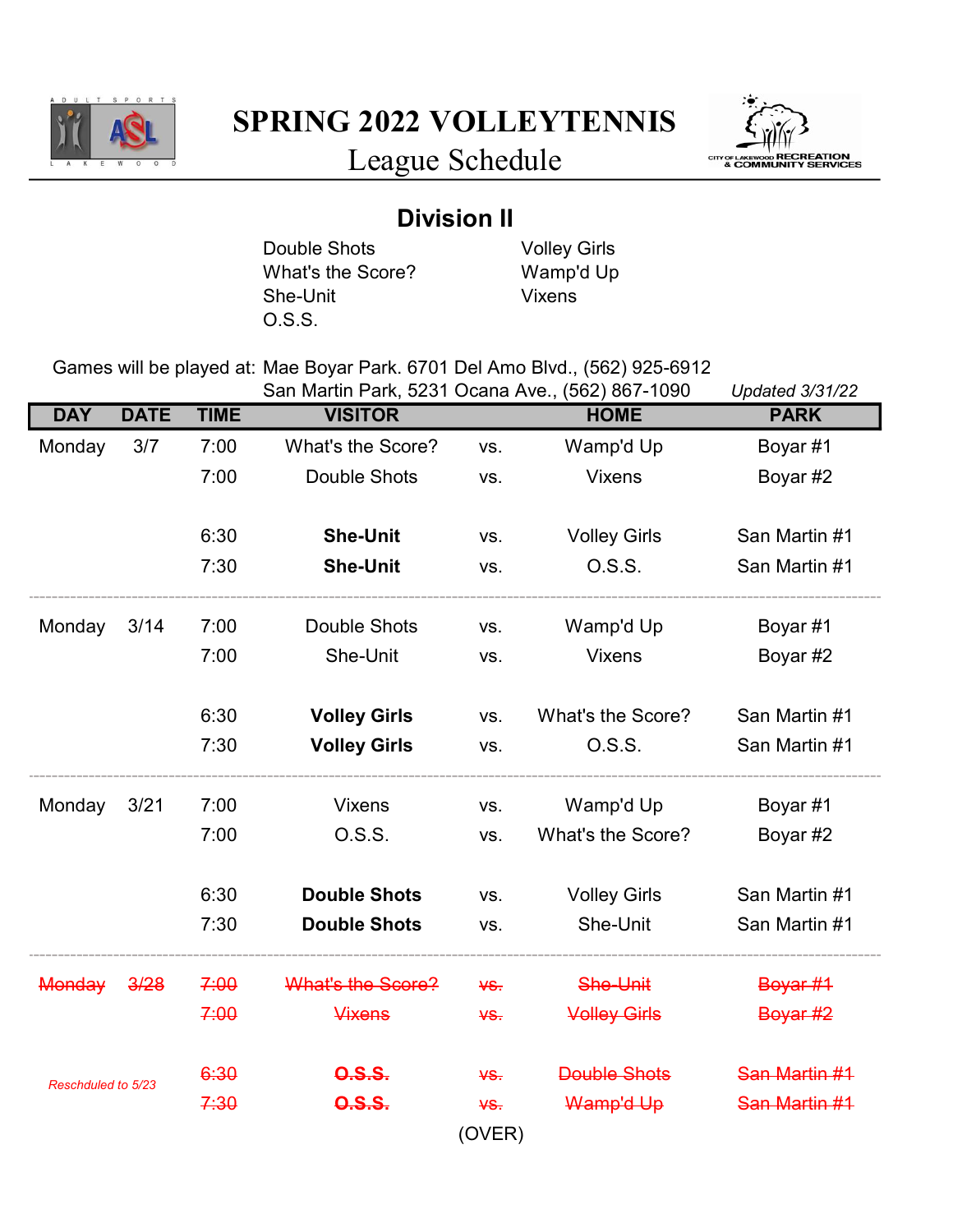| <b>DAY</b>            | <b>DATE</b> | <b>TIME</b>  | <b>VISITOR</b>              |            | <b>HOME</b>                    | <b>PARK</b>                    |
|-----------------------|-------------|--------------|-----------------------------|------------|--------------------------------|--------------------------------|
| Monday                | 4/4         | 6:30         | <b>Wamp'd Up</b>            | VS.        | <b>Volley Girls</b>            | Boyar #2                       |
|                       |             | 7:30         | Wamp'd Up                   | VS.        | She-Unit                       | Boyar #2                       |
|                       |             | 6:30<br>7:30 | O.S.S.<br>What's the Score? | VS.<br>VS. | <b>Vixens</b><br><b>Vixens</b> | San Martin #1<br>San Martin #1 |
|                       |             |              |                             |            |                                |                                |
| Monday                | 4/11        | 7:00         | <b>Vixens</b>               | VS.        | <b>Double Shots</b>            | Boyar #1                       |
|                       |             | 7:00         | Wamp'd Up                   | VS.        | What's the Score?              | Boyar #2                       |
|                       |             | 6:30         | <b>Volley Girls</b>         | VS.        | <b>She-Unit</b>                | San Martin #1                  |
|                       |             | 7:30         | 0.S.S.                      | VS.        | <b>She-Unit</b>                | San Martin #1                  |
| <b>Monday</b>         | 4/18        |              | <b>Spring Break</b>         |            | <b>No Games</b>                |                                |
| Monday                | 4/25        | 7:00         | <b>Vixens</b>               | VS.        | She-Unit                       | Boyar #1                       |
|                       |             | 7:00         | Wamp'd Up                   | VS.        | <b>Double Shots</b>            | Boyar #2                       |
|                       |             | 6:30         | 0.S.S.                      | VS.        | <b>Volley Girls</b>            | San Martin #1                  |
|                       |             | 7:30         | What's the Score?           | VS.        | <b>Volley Girls</b>            | San Martin #1                  |
| Monday                | 5/2         | 7:00         | What's the Score?           | VS.        | 0.S.S.                         | Boyar #1                       |
|                       |             | 7:00         | Wamp'd Up                   | VS         | <b>Vixens</b>                  | Boyar #2                       |
|                       |             | 6:30         | She-Unit                    | VS.        | <b>Double Shots</b>            | San Martin #1                  |
|                       |             | 7:30         | <b>Volley Girls</b>         | VS.        | <b>Double Shots</b>            | San Martin #1                  |
| Monday                | 5/9         | 7:00         | <b>Volley Girls</b>         | VS.        | <b>Vixens</b>                  | Boyar #1                       |
|                       |             | 7:00         | She-Unit                    | VS.        | What's the Score?              | Boyar #2                       |
|                       |             | 6:30         | Wamp'd Up                   | VS.        | <b>0.S.S.</b>                  | San Martin #1                  |
|                       |             | 7:30         | Double Shots                | VS.        | <b>0.S.S.</b>                  | San Martin #1                  |
| Monday                | 5/16        | 6:30         | She-Unit                    | VS.        | Wamp'd Up                      | Boyar #2                       |
|                       |             | 7:30         | <b>Volley Girls</b>         | VS.        | Wamp'd Up                      | Boyar #2                       |
|                       |             | 6:30         | <b>Vixens</b>               | VS.        | 0.S.S.                         | San Martin #1                  |
|                       |             | 7:30         | <b>Vixens</b>               | VS.        | What's the Score?              | San Martin #1                  |
| Monday                | 5/23        | 7:00         | What's the Score?           | VS.        | She-Unit                       | Boyar #1                       |
|                       |             | 7:00         | <b>Vixens</b>               | VS.        | <b>Volley Girls</b>            | Boyar #2                       |
|                       |             | 6:30         | <b>0.S.S.</b>               | VS.        | Double Shots                   | San Martin #1                  |
| Rescheduled from 3/28 |             | 7:30         | <b>0.S.S.</b>               | VS.        | Wamp'd Up                      | San Martin #1                  |